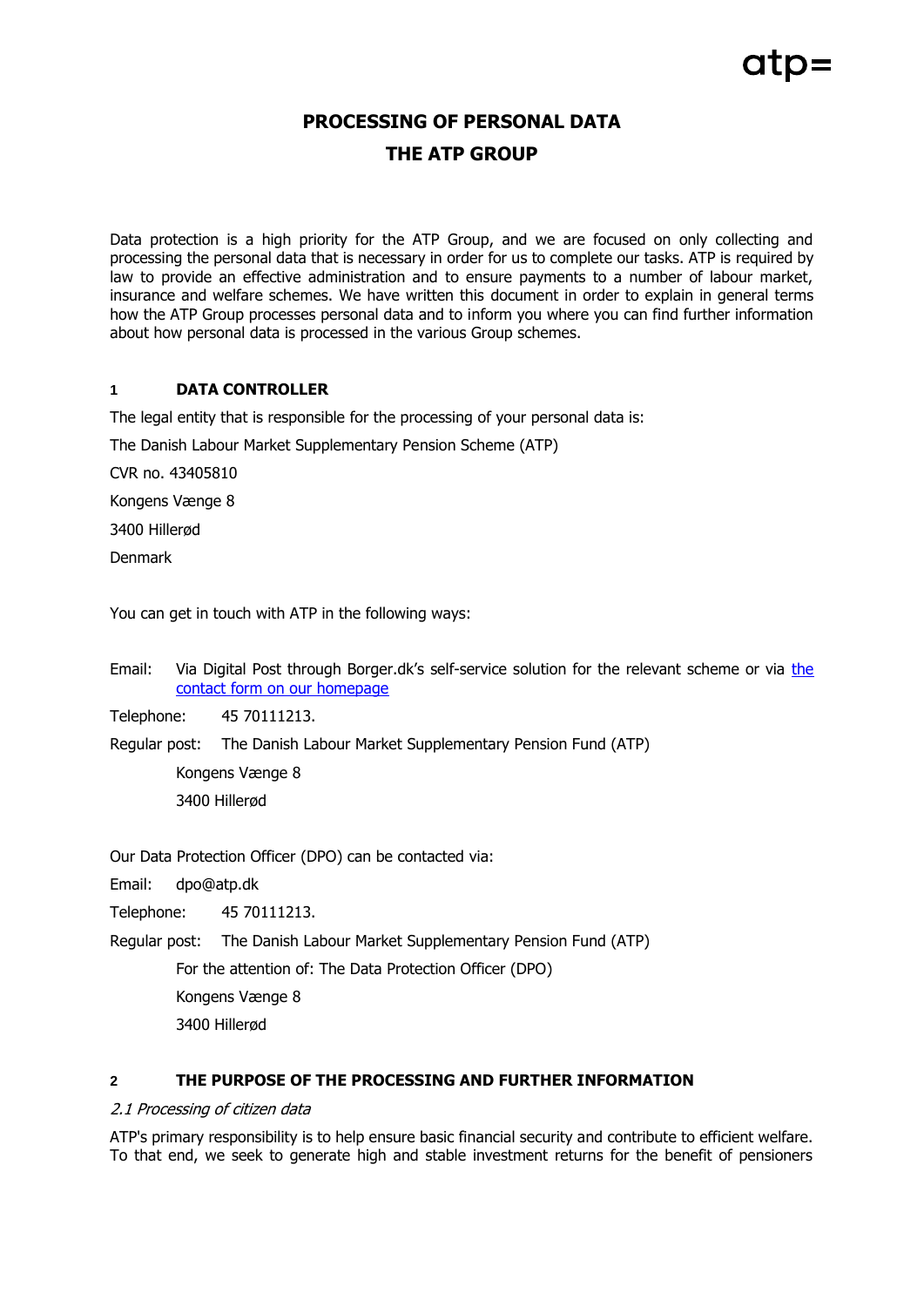receiving ATP Livslang Pension (Lifelong Pension) and to ensure a high-quality and efficient management and disbursement of insurance and welfare benefits.

ATP handles all aspects related to ATP Livslang Pension which ATP is the Data Controller of. ATP, in its capacity as a data processor, also processes personal data on behalf of third parties as the Processing Business is in charge of the administration and disbursement of a long list of insurance and welfare services ("schemes"). On Borger.dk, you can read more under each relevant scheme about what information this concerns and how it is processed. Among other things, you can find more information on:

- Who is the Data Controller of the scheme
- The purpose of the processing that takes place within the scheme
- What processing takes place
- What personal data is being processed
- Where the data comes from
- To which parties the data is passed on to
- When the data is deleted

You can also read about your rights on Borger.dk under the individual schemes.

#### 2.2 Recruitment and HR

As Data Controller, ATP also processes data on candidates for available jobs in the ATP Group and about its employees. If you apply for a job at ATP, then in connection with the application process you will be notified of how ATP processes your personal data in connection with the recruitment process. If you should be hired, then in connection with the signing of the employment contract you will be notified of how ATP processes the personal data of its employees, from where data is collected, to whom data is transferred and your rights, etc. This information is also available at all times on the internal employee portal.

#### 2.3. Sending of newsletters

If you want to subscribe to one of the newsletters from the ATP Group, for example via www.atp.dk, www.pensionforalle.dk, the 'borgerpanel' on borger.dk or newsletters from ATP's schemes via Virk.dk, then in connection with your signing up for them you will be informed of what data processing takes place. You will also be asked to give your consent. Your rights in that regard will be stated in the information provided.

#### 2.4 Contacting the ATP Group

ATP aims to make the processing of your personal data as confidential as possible, and therefore you should never send a regular email with information on your case to an ATP email address. If you send an unencrypted email this is equivalent to sending a postcard that anyone can read, and there is the risk that unauthorised persons gain access to your personal data. As a general rule, all inquiries should therefore be made via Digital Post through Borger.dk's self-service solution for the relevant scheme. General questions concerning the ATP Group can be sent securely via the **contact form on our** [homepage.](https://blanket.virk.dk/blanketafvikler/orbeon/fr/public_b/28_bcf8d8c205dae8f67fe7da57b2afa54b77120fd1/new) The personal data that is processed in connection with that is the information that you write in the contact form in addition to the files that you attach to it. Inquiries are forwarded to the correct recipient internally and deleted when there is no longer a need to store them pursuant to our internal guidelines for the storing of personal data.

If you call the ATP Group, there will in some cases be a recording of the phone call for the purposes of internal training and optimisation of the customer experience. Before the call is recorded, you will be asked to give your consent. Recorded phone calls are deleted after one month.

#### 2.5 Securing ATP's physical buildings

If you visit one of ATP's physical addresses, there will be video surveillance in some parts of the buildings and associated areas. This is, among other things, for the purposes of crime fighting. There will be clearly visible signage stating what company is undertaking the video surveillance of the area and how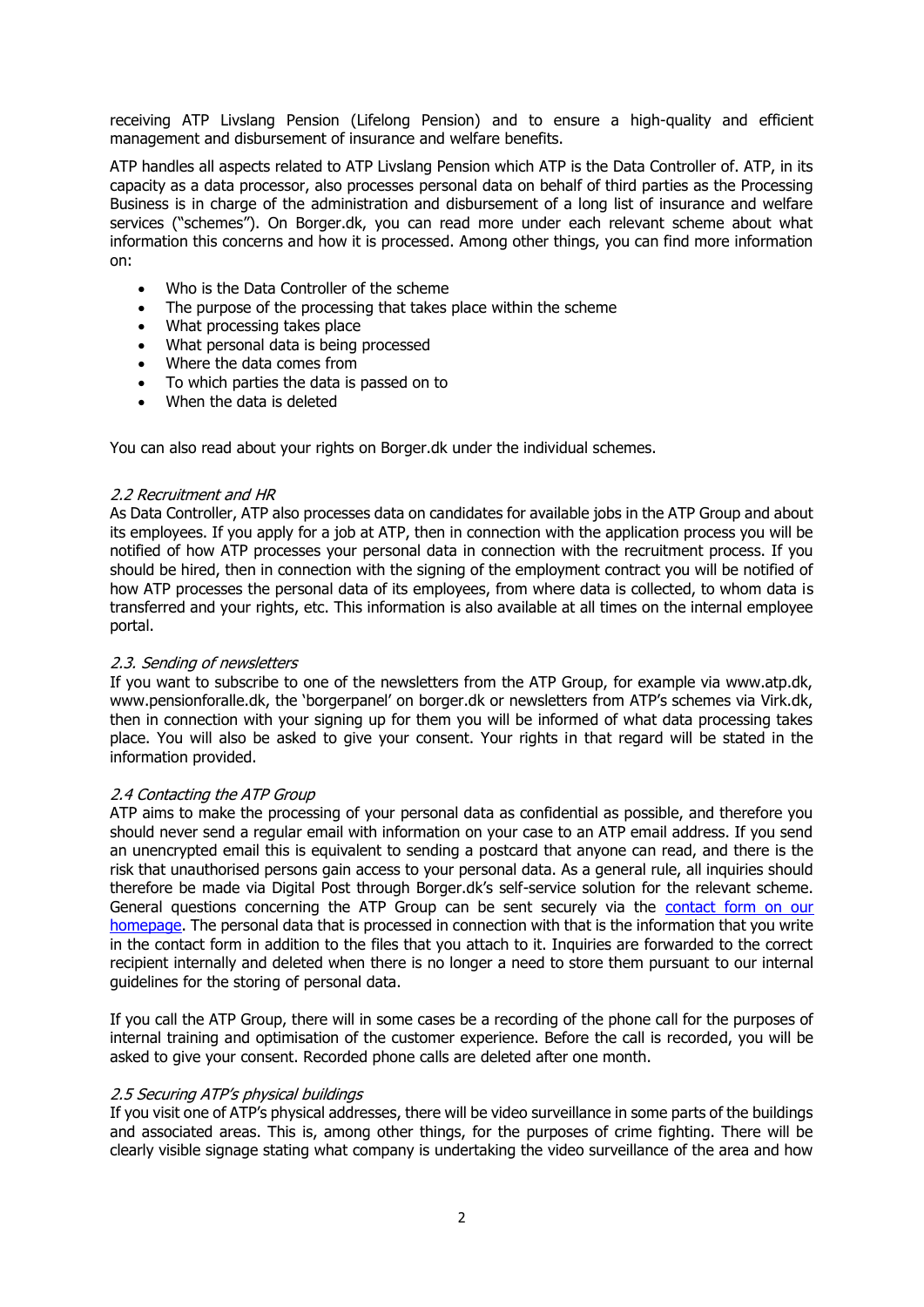the company can be contacted. In the event that video surveillance recordings need to be handed over, for example to the police or in connection with requests to gain access to information, photos and videos and other personal data (such as licence plates) will be masked if they are not relevant to the handover.

## 2.6 Optimisation of the user experience on the homepage

Personal data is collected when you use our homepage. We use this data to optimise the user experience of our homepage and the tasks that we manage. For more information, [read about cookies on](https://www.atp.dk/cookiepolitik) atp.dk (in Danish only).

## 2.7 Trading financial instruments

Your conversations with employees in ATP's investment division is recorded and stored as ATP is obliged to record and store our telephone conversation with you when concluding trades with financial instruments via the telephone.

# **3 WHY DO WE NEED TO PROCESS YOUR PERSONAL DATA?**

## 3.1. Public Authority

ATP processes your personal data based on the provisions of the [General Data Protection Regulation](http://eur-lex.europa.eu/legal-content/DA/TXT/PDF/?uri=CELEX:32016R0679&from=DA) and [The Danish Data Protection Act.](http://www.ft.dk/ripdf/samling/20171/lovforslag/l68/20171_l68_som_vedtaget.pdf) The legal basis for the processing of ordinary personal data is the General Data Protection Regulation's Article 6(1) (e), as ATP as a public authority is legally required to solve a number of tasks. In the event that this is sensitive personal data, for example, information on your health, the legal basis will most often be the General Data Protection Regulation's Article 9(2) )f), as the processing is necessary in order to determine a legal claim, typically in the form of a payment of a service. In addition, ATP's processing is based on the provisions of the Danish Data Protection Act and a special act concerning the scheme that is being administered. On Borger.dk, you can find more information on what data is processed and what legal basis applies for the individual schemes, including what special acts are applicable.

## 3.2. Consent

In some situations, ATP will ask for your consent to process your personal data. For example, in connection with applying for an available job in the ATP Group, you will be asked to give your consent to the recruitment process, including any potential participation in tests and the collection of references. In connection with subscribing to newsletters, you will also be asked to give your consent to the processing, and we will also ask for your consent in the event that we record phone calls. The legal basis for the processing in these situations is the General Data Protection Regulation's Article 6(1) (a) and Article 9(2) (a).

# **4 DATA SECURITY IN THE PROCESSING**

The ATP Group takes data security very seriously, and we have strict rules for the processing of personal data undertaken by our employees and suppliers. Our data security policy and underlying guidelines must be adhered to, and they state the principles for a correct handling of personal data. We have employees who are specially trained in the rules concerning personal data and IT security, and all employees have been informed of the importance of adhering to these rules. Likewise, there is a great deal of focus on security in connection with the development or acquisition of IT systems. To the extent that ATP uses external suppliers to process personal data, these have been subject to written instructions and control.

# **5 YOUR RIGHTS**

When ATP processes your personal data, you have the following rights:

- You have the right to request access to or rectification or erasure of your personal data.
- You have the right to object to the processing of your personal data and to have the processing of your personal data limited.